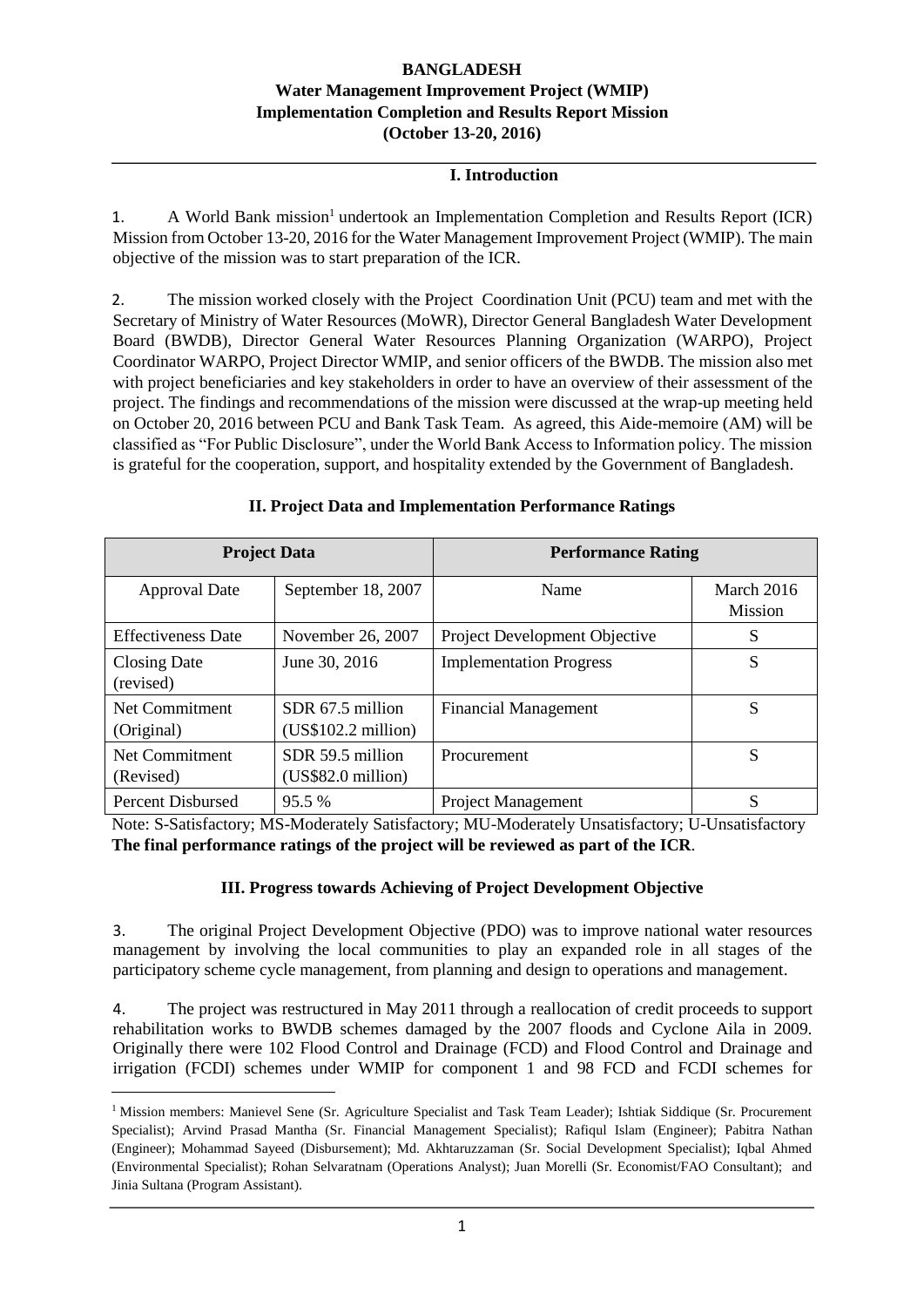component 2 (in total 200 schemes). With the restructuring, number of schemes was reduced to 32 and 35 respectively considering the slow progress of work. The budget was revised to USD 123.26 million.

5. The PDO was revised accordingly to include emergency flood damage rehabilitation [FDR] of 63 schemes located across 27 Districts and 8 BWDB regions. Later 2 FDR contracts were dropped due to shortage of funds as the Netherlands Embassy withdrew its support under the trust fund. The revised PDO is to improve water resources management by improving infrastructure and institutions through rehabilitating damaged water infrastructure, piloting the role of local communities and enhancing the institutional performance of the Country's principal water institutions, particularly BWDB and WARPO. The PDO was rated as *Satisfactory (S)* by the last implementation support mission (ISM) which was carried out in March 2016. Based on the Results Framework (RF) updated by the last ISM, all PDO indicators have been fully met (See RF in Annex 1).

# **IV. Summary of Implementation Status**

6. **Overall Implementation Status**. The intermediate outcomes indicators have been fully achieved or even exceeded at the time of March 2016 ISM (Results Framework in Annex 1). The implementation status, financial management, procurement and project management have been rated as Satisfactory (S). Overall, agreed actions from the last mission have been completed (See Annex 2). The only significant change relates to the transfer of schemes management to water management organizations (WMOs) under the **Participatory Scheme Management and Transition of O&M approach through local involving communities**.

7. **Water management organizations**. As reported by the March 2016 mission, the project beneficiaries in all 67 schemes have been mobilized into WMOs. WMOs have been formed with the aim to sustain participatory water management in BWDB schemes. WMOs are represented by water management associations (WMAs), the apex body of the water management groups (WMGs) at the scheme level. To date 785 WMGs and 72 WMAs have been formed in the 67 schemes financed under WMIP. WMIP implemented the concept of participatory approach for O&M through local involving communities. WMIP has introduced a new approach of transferring the management of schemes to the WMOs.

8. **Management Transfer of schemes to WMOs:** The transfer of management of schemes to communities is an important area for water management reforms. To date all 66 schemes (31 schemes from component 1 and 35 schemes from component 2) have been transferred to the WMOs compared to 19 schemes (7 schemes from component 1 and 12 schemes from component 2) in March 2016.

9. **Environmental safeguards**. **Environmental safeguards**. WMIP was classified as Category B, which is consistent with the provisions of OP/BP 4.01. An environment management framework (EMF) was adopted to ensure that all subprojects are adequately screened/assessed for the environmental issues, and to prepare site specific Environmental Management Plan (EMP). In accordance with the EMF, the site specific environmental screening/assessment (EA) along with the environment management plan (EMP) was prepared and cleared from Department of Environment (DoE). The mission noted that the EA along with EMP of some schemes had been carried out after the award of contract for implementing the schemes. So, the cost of EMP implementation was not incorporated in Bill of Quantity of the bidding document. Hence, compliance of EMP during construction was a challenge due to deficiency in capacity and constraints in the bid document. But thanks to the collaboration between PCU, field staff and consultants, and to a close monitoring, environment issues were managed satisfactorily. The hard copy of site specific EMP of each scheme was made available in the respective field office and site office. PCU organized training programs on environment management for the field key staff and the contractors. A checklist on the environment issues was prepared by PCU and distributed to all field offices to monitor the compliance with environment management standards. Community consultations were held with the support of the consultants, WMOs and the official from BWDB to discuss objectives and scopes of the project as well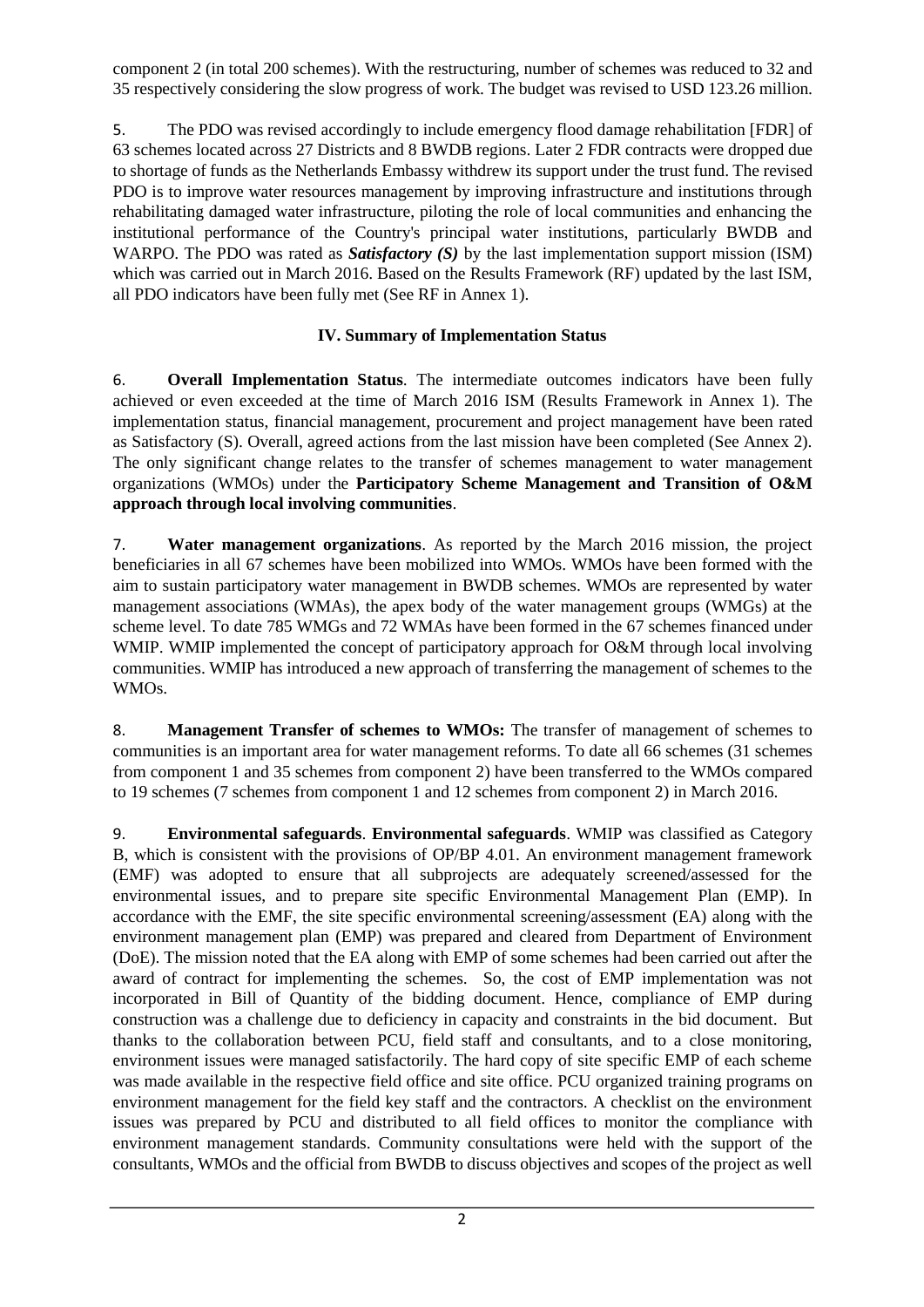as any possible temporary /permanent environmental implications. In addition, closer safeguard supervision was provided by the Bank team. No complaint on environment issues has been reported to date.

10. **Social Development and Safeguards**. Participatory scheme cycle management (PSM) approach involved beneficiary communities in project identification and implementation avoiding involuntary resettlement under components 1 and 2. All rehabilitation works under FDR component have also been carried out within existing available land without any encumbrances. None of the subproject schemes involved impact on indigenous peoples. Civil works contractors have managed temporary impacts during construction as per safeguards requirements. Voluntary donation of land possession was managed by communities under project guidance. BWDB will however, include a Social Safeguards Review Report with their Project Completion Report (PCR) highlighting challenges and lessons learnt for future reference.

11. The project's strategic approach was to fully avoid land acquisition and involuntary displacement of people. However, initial screening and social impact assessment done with the feasibility and scheme design were not far-sighted. PSM was not internalized within BWDB and institutional arrangement was not appropriately fielded. Social screening with community engagement with full disclosure of project information and stakeholders' responsibilities could be more useful.

12. WMOs established under the project have been registered with the Chief Water Management (CWM) Cell under BWDB. O&M responsibility defined for WMOs have been transferred to them in all the schemes under components  $1 \& 2$ . LCSs were formed and engaged with the help of WMOs. However, unused land resources of BWDB with prospects of productive use by WMOs could not be leased out to them in any of the O&M Divisions covered under components 1 & 2. WMOs' motivation at handing over the O&M charges needs to be analyzed for future prospect of PSM approach.

13. **Financial management**. The project was financed by IDA (US\$102.26 million) and the Netherlands (US\$20.00 million). As per legal agreement, PCU had established a Designated Account (DA) for channeling IDA funds as advance for payments against eligible expenditures. The Government had not signed any legal agreement with the Netherlands for co-financing with IDA. On that basis, the project was allowed to open only one DA under IDA for incurring expenditures for both IDA and Netherlands funds. Accordingly, PCU had to prepare single applications for reimbursements of expenditures for both IDA and Netherlands funds. This arrangement had created systematic delays in transfers of funds. Until 2011 when the Netherlands fund was withdrawn, reimbursement was made in two parts (one part against IDA allocation and another part under Netherlands contribution). It was very challenging for PCU to keep records of two disbursements (from IDA fund and from Netherlands fund) within single applications. Even at some point in time the Netherlands fund was not available within the Bank Treasury, PCU had to wait for several months to bring Netherlands fund into the DA. This problem should had been avoided if the Government had signed an agreement with the Netherlands and opened a separate DA for the Netherlands co-financing.

14. *Disbursements*. For the Netherlands funds, only US\$2.65 million (13.25%) of funds was disbursed on June 29, 2011. The remaining amount of US\$ 17.35 was cancelled after discussions between the Bank and the Netherlands. From IDA financing, US\$90.69 million (95.9%) has been disbursed. The current undisbursed balance is US\$2.55 million. The adjustment/recovery of the advance to the two DAs: (a) WARPO is expected to be completed within the deadline date of October 31, 2016; (b) PCU, the final application is expected to be submitted in few days. The expected un-spent balance in the DA is about BDT23.97 million refundable to IDA account once the last application is processed by the Bank. During implementation of the project SDR0.27 million was cancelled due to misprocurement of a work contract in 2014.

# **V. Preparation status of the ICR**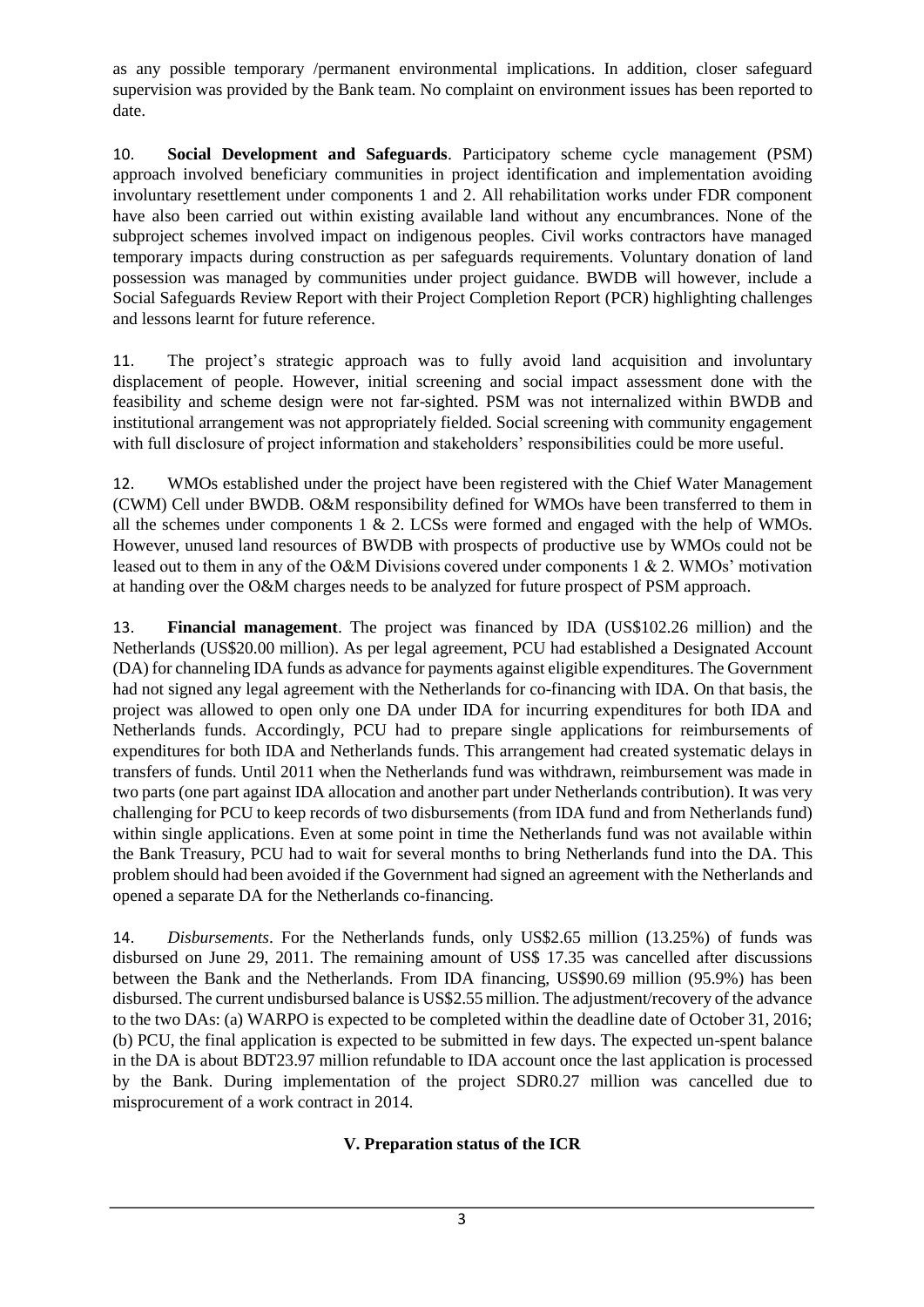15. The agreed actions and timeline for the preparation of the ICR are presented in Annex 3.

## **Economic and Financial analysis**

16. The mission revised the Final Evaluation of the Participatory Scheme Management (PSM) Component prepared by FAO Investment Center (TCI), and the Final Evaluation Report prepared by Consultancy Services for Monitoring and Evaluation in BWDB. Both documents are well prepared and useful for the preparation of the ICR, but provide no evidence on outcomes that could help for the quantification of benefits. Based on field-level observations, the FAO report provides assessment regarding only components 1 and 2 where PSM was pursued, using a mix of qualitative and quantitative evidence, with greater reliance on the former given the nature of the issues being examined. Conclusions clearly indicate that the future direction of water management in the country must involve local communities and that there needs to be a clear and articulated strategy to make this happen. Community ownership was apparently strongest where the agricultural benefits are made possible from scheme rehabilitation and that the benefits were significant. The BWDB report assessed the PSM following criteria that included: (i) relevance to empower beneficiaries in water resource management; (ii) readiness of key players; (iii) appropriateness; (iv) effectiveness of contribution to planned output; (v) efficiency in terms of institutional support; and (vi) sustainability of the PMS. No indicators regarding increases of yields, cropped areas, beneficiaries' income, or value of avoided losses as project outcomes are provided.

17. The mission agreed with PCU that for the preparation of the ICR economic and financial analysis, a representative sample of 10 schemes financed under the WMIP will be prepared. The sample would include one FCD/FCDI from each of the seven regions were the project has intervened under components 1 and 2; and three schemes for the FDR works implemented under component 4. For each of the above mentioned 10 schemes, PCU will prepare and send to the Bank before October 31, 2016 the following information that will be collected from the respective regional offices and adjusted by PCU: (i) crop and activity budgets showing average yields before and after the improvements, together with farm-gate prices, cost of production, gross and net revenues per ha (for crops) for production unit (for livestock and fisheries), to represent the major agricultural activities in each scheme's command areas (following formats provided by the mission); (ii) area cropped, approximate numbers of livestock (cows, goats and poultry) and fisheries activities in the command area of improvements, both before and after works were completed for each of the 10 schemes; and (iii) actual investment and estimated annual operation and maintenance costs of works completed for each scheme.

18. It was also agreed that summary cost and financing tables per component will be prepared showing in three columns the: (i) appraisal estimates, (ii) revised estimate prepared when the project was restructured, and (iii) actual costs at project closing. The mission provided a format for the cost and financing summary tables. It was agreed that these would also be sent to the Bank before October 31, 2016. With the information to be sent by PCU, the mission will finalize a first draft of the economic and financial analysis by mid November 2016 which would be sent to PCU for revision and validation.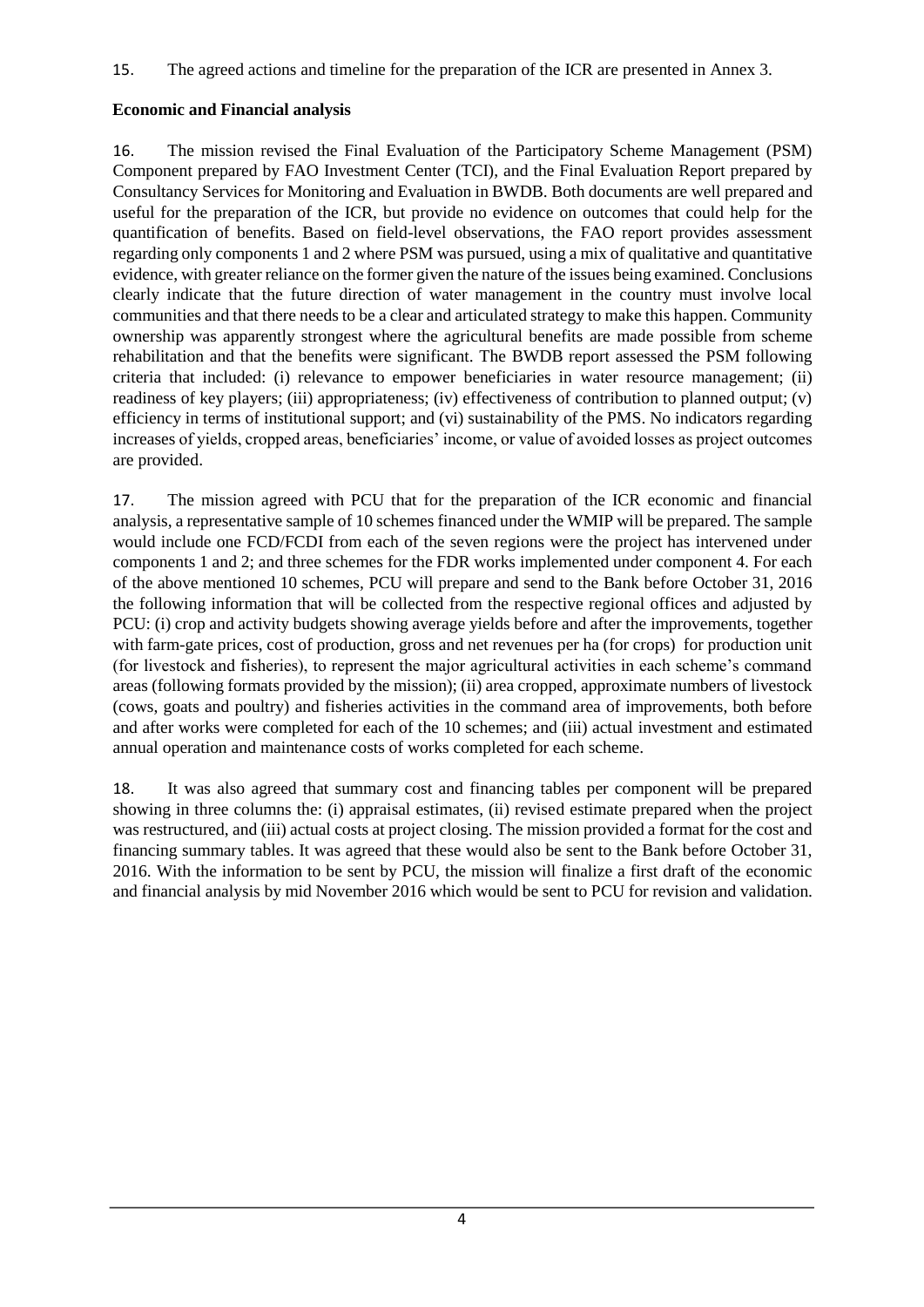### **Annex 1**

## **Results Framework (updated as of March 2016)**

|                                                                                                                                                                                                                                                                                                                                 | Unit of                          |                                                                                                                                                                                                                                                                                                                                |                | <b>Cumulative Target Values</b> |                                                                 |                                                                 |                                                                 |
|---------------------------------------------------------------------------------------------------------------------------------------------------------------------------------------------------------------------------------------------------------------------------------------------------------------------------------|----------------------------------|--------------------------------------------------------------------------------------------------------------------------------------------------------------------------------------------------------------------------------------------------------------------------------------------------------------------------------|----------------|---------------------------------|-----------------------------------------------------------------|-----------------------------------------------------------------|-----------------------------------------------------------------|
| <b>Indicators</b>                                                                                                                                                                                                                                                                                                               | <b>Measure</b>                   | <b>Baseline</b>                                                                                                                                                                                                                                                                                                                | 2011-12        | 2012-13                         | 2013-14                                                         | 2014-15                                                         | 2015-2016                                                       |
| Revised Project Development Objective: To improve water resources management by improving infrastructure and institutions through rehabilitating damaged<br>water infrastructure, piloting the role of local communities and enhancing the institutional performance of the Country's principal institutions, particularly BWDB |                                  |                                                                                                                                                                                                                                                                                                                                |                |                                 |                                                                 |                                                                 |                                                                 |
| and WARPO                                                                                                                                                                                                                                                                                                                       |                                  |                                                                                                                                                                                                                                                                                                                                |                |                                 |                                                                 |                                                                 |                                                                 |
| <b>Indicator One:</b><br>A reduction in the level of<br>damage to property and assets<br>that is to the satisfaction of<br>the communities in 60% of<br>completed project schemes                                                                                                                                               | Value<br>of<br>damage in<br>Taka | BDT 79.9 Billion in<br>total damage, 2007 <sup>1</sup><br>BDT 4.9 Billion in<br>damages to all<br>embankments and<br>water control<br>structures, $20071$<br>BDT 5559.2 Million in<br>damages in 475 BWDB<br>schemes, $20072$<br>BDT 322.8 Million in<br>damages in 39 WMIP<br>sample project<br>schemes.<br>2007 <sup>2</sup> |                | In progress                     | Less than<br>baseline in 60%<br>of completed<br>project schemes | Less than<br>baseline in 60%<br>of completed<br>project schemes | Less than<br>baseline in 60%<br>of completed<br>project schemes |
| <b>Achieved</b>                                                                                                                                                                                                                                                                                                                 |                                  |                                                                                                                                                                                                                                                                                                                                | $\overline{0}$ | Schemes started                 | $60\%$ of                                                       | Achieved in                                                     | Achieved in                                                     |
|                                                                                                                                                                                                                                                                                                                                 |                                  |                                                                                                                                                                                                                                                                                                                                |                | in 2012-13                      | completed                                                       | $60\%$ of                                                       | more than $60\%$ <sup>2</sup>                                   |
|                                                                                                                                                                                                                                                                                                                                 |                                  |                                                                                                                                                                                                                                                                                                                                |                |                                 | schemes                                                         | completed                                                       | of completed                                                    |
|                                                                                                                                                                                                                                                                                                                                 |                                  |                                                                                                                                                                                                                                                                                                                                |                |                                 |                                                                 | schemes                                                         | schemes                                                         |

 $\overline{\phantom{a}}$ 

<sup>&</sup>lt;sup>2</sup> BWDB is carrying out a detailed assessment and will include information in Government implementation completion report to be shared with the Bank team.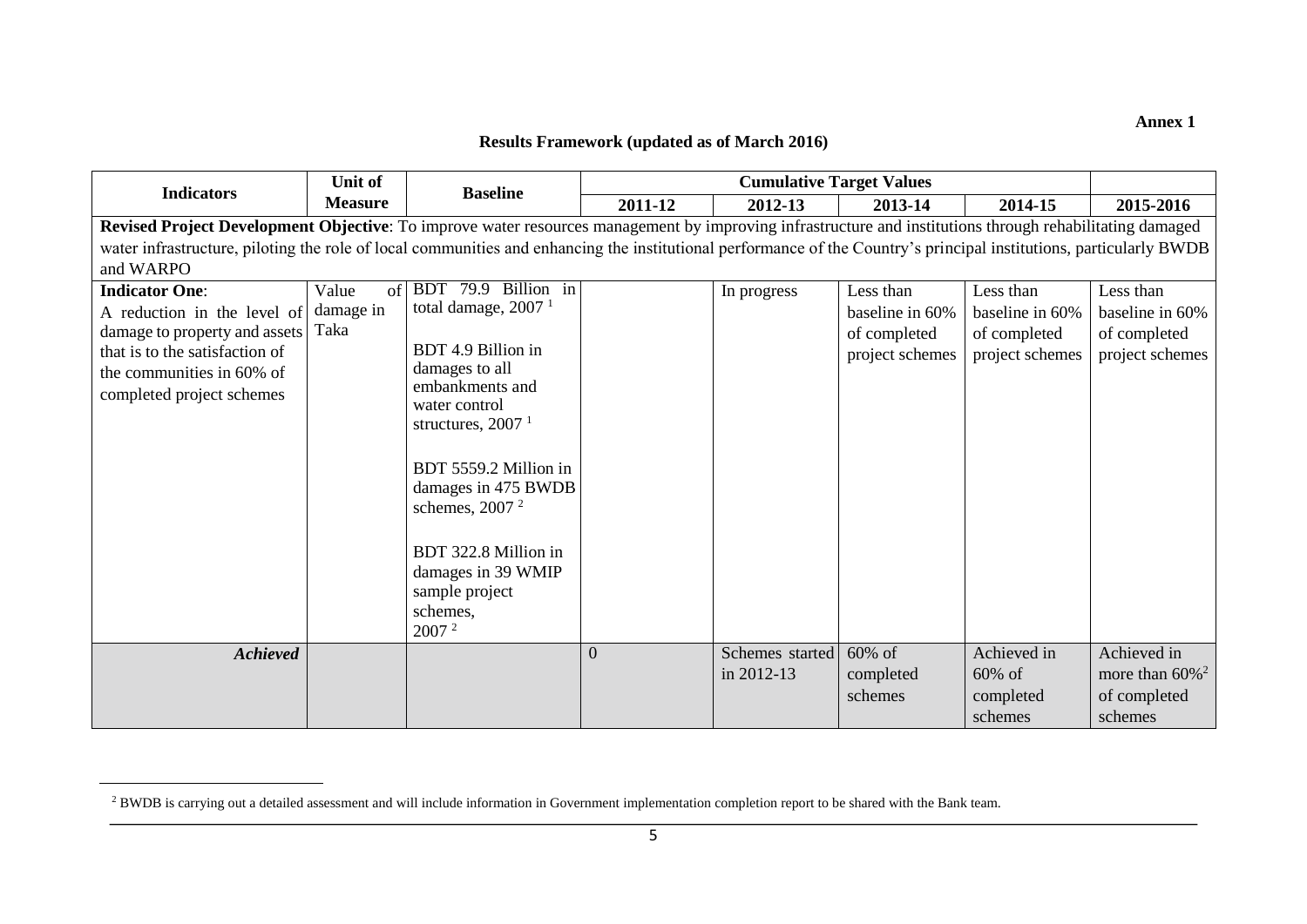| <b>Indicator Two:</b><br>About 60% reduction in crop<br>area damaged by<br>floods/cyclones in 60% of<br>completed project schemes<br>starting $2014-15$ | Hectare | Total of 186,883 ha<br>fully damaged and<br>498,645 ha partially<br>damaged,<br>2007 <sup>3</sup><br>$27,100$ ha damaged in<br>23 WMIP sample<br>project schemes, 2007 |          | In progress                              | 60% lesser than<br>baseline in crop<br>area in 60% of<br>completed<br>project schemes | 60% lesser than<br>baseline in crop<br>area in 60% of<br>completed<br>project schemes |                                       |
|---------------------------------------------------------------------------------------------------------------------------------------------------------|---------|------------------------------------------------------------------------------------------------------------------------------------------------------------------------|----------|------------------------------------------|---------------------------------------------------------------------------------------|---------------------------------------------------------------------------------------|---------------------------------------|
| <b>Achieved</b>                                                                                                                                         |         |                                                                                                                                                                        | $\Omega$ | Schemes started 60% of<br>in $2012 - 13$ | completed<br>schemes                                                                  | Achieved in<br>$60\% \text{ of }$<br>completed<br>schemes                             | Achieved<br>in<br>more than 60%<br>of |

| <b>Indicators</b>                                                                                                                                           | Unit of        | <b>Baseline</b>      |          |             | <b>Cumulative Target Values</b> |                    |             |
|-------------------------------------------------------------------------------------------------------------------------------------------------------------|----------------|----------------------|----------|-------------|---------------------------------|--------------------|-------------|
|                                                                                                                                                             | <b>Measure</b> |                      | 2011-12  | 2012-13     | 2013-14                         | 2014-15            | 2015-2016   |
|                                                                                                                                                             |                |                      |          |             |                                 |                    | completed   |
|                                                                                                                                                             |                |                      |          |             |                                 |                    | schemes     |
| <b>Indicator Three:</b>                                                                                                                                     | $%$ of         | 22% of WMIP sample   |          |             | WMOs in 50%                     | WMOs in 60%        |             |
| About 60% of completed                                                                                                                                      | completed      | project schemes with |          |             | completed<br>of                 | of completed       |             |
| project schemes have WMOs                                                                                                                                   | project        | WMOs <sup>5</sup>    |          |             | project                         | project            |             |
| functioning in accordance                                                                                                                                   | schemes        |                      |          | In progress | schemes                         | schemes            |             |
| with their roles and                                                                                                                                        |                |                      |          |             |                                 |                    |             |
| responsibilities agreed upon                                                                                                                                |                |                      |          |             |                                 |                    |             |
| in the management plan                                                                                                                                      |                |                      |          |             |                                 |                    |             |
| <b>Achieved</b>                                                                                                                                             |                |                      | $\theta$ | <b>WMOs</b> | $50\% \text{ of }$              | Achieved in        | Achieved in |
|                                                                                                                                                             |                |                      |          | formation   | completed                       | $60\% \text{ of }$ | $100\%$ of  |
|                                                                                                                                                             |                |                      |          | underway    | schemes                         | completed          | completed   |
|                                                                                                                                                             |                |                      |          |             |                                 | schemes            | schemes     |
| <b>Immediate Result (Component One)</b> : Improved water resources management capacity of the local communities to participate actively in the planning and |                |                      |          |             |                                 |                    |             |
| management of flood control, irrigation and drainage schemes                                                                                                |                |                      |          |             |                                 |                    |             |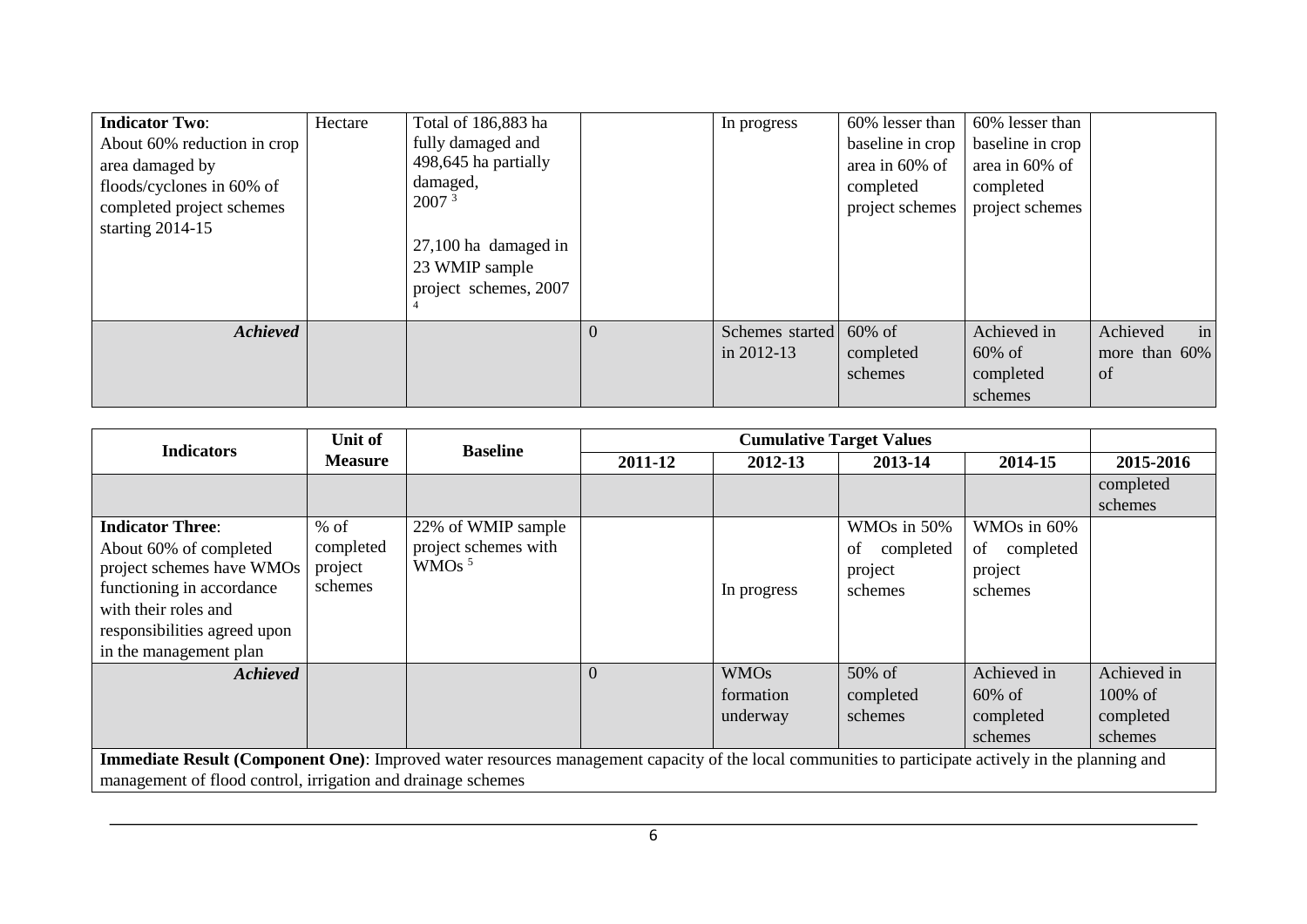| <b>Intermediate Result</b><br><b>Indicator One:</b><br>Successful completion of<br>rehabilitation and<br>improvements<br>in 100% of targeted project<br>schemes                                                                                                                                                | $%$ of<br>targeted<br>project<br>schemes                   | Not applicable |                | 60%<br>of<br>targeted<br>project<br>schemes<br>completed | 97%<br>of<br>targeted<br>project<br>schemes<br>completed | 100% of<br>targeted project<br>schemes<br>completed                                                    | 100% of<br>targeted project<br>schemes<br>completed                                                 |  |
|----------------------------------------------------------------------------------------------------------------------------------------------------------------------------------------------------------------------------------------------------------------------------------------------------------------|------------------------------------------------------------|----------------|----------------|----------------------------------------------------------|----------------------------------------------------------|--------------------------------------------------------------------------------------------------------|-----------------------------------------------------------------------------------------------------|--|
| <b>Achieved</b>                                                                                                                                                                                                                                                                                                |                                                            |                | $\overline{0}$ | 60%                                                      | 90%                                                      | 98%                                                                                                    | 100%                                                                                                |  |
| <b>Intermediate Result</b><br><b>Indicator Two:</b><br>Operational water user<br>associations created and/or<br>strengthened (number) (Core<br>sector Indicator)<br>Detailed text as per original<br>indicator: Signed agreement<br>between BWDB and WMOs<br>completed in 100% of<br>completed project schemes | Number $\Box$<br>$%$ of<br>completed<br>project<br>schemes | Not applicable |                | In progress                                              | of<br>50%<br>completed<br>project<br>schemes             | 785<br><b>WMOs</b><br>formed and<br>received<br>training<br>$100\%$ of<br>completed<br>project schemes | 788<br><b>WMOs</b><br>formed and<br>received<br>training<br>100% of<br>completed<br>project schemes |  |
| <b>Achieved</b>                                                                                                                                                                                                                                                                                                |                                                            |                | $\theta$       | Initial                                                  | 50%<br>schemes                                           | 100%<br>schemes                                                                                        | 100%<br>schemes                                                                                     |  |
|                                                                                                                                                                                                                                                                                                                |                                                            |                |                | mobilization<br>underway                                 | have WMOs                                                | have WMOs                                                                                              | have WMOs                                                                                           |  |
| Immediate Result (Component Two): Improved culture and practice of O&M planning and execution within BWDB and improved capacity of the local<br>communities to participate actively in operations and maintenance of flood control, drainage and irrigation schemes                                            |                                                            |                |                |                                                          |                                                          |                                                                                                        |                                                                                                     |  |

| <br>Indicators | ∪nıt of | Baseline |                 | <b>Aumulative</b> | Targe<br><i><b>Values</b></i> |                   |                 |
|----------------|---------|----------|-----------------|-------------------|-------------------------------|-------------------|-----------------|
|                | Measure |          | 20 <sup>7</sup> | 201               | 2013                          | 2014<br>- -<br>ъ. | $201^5$<br>2016 |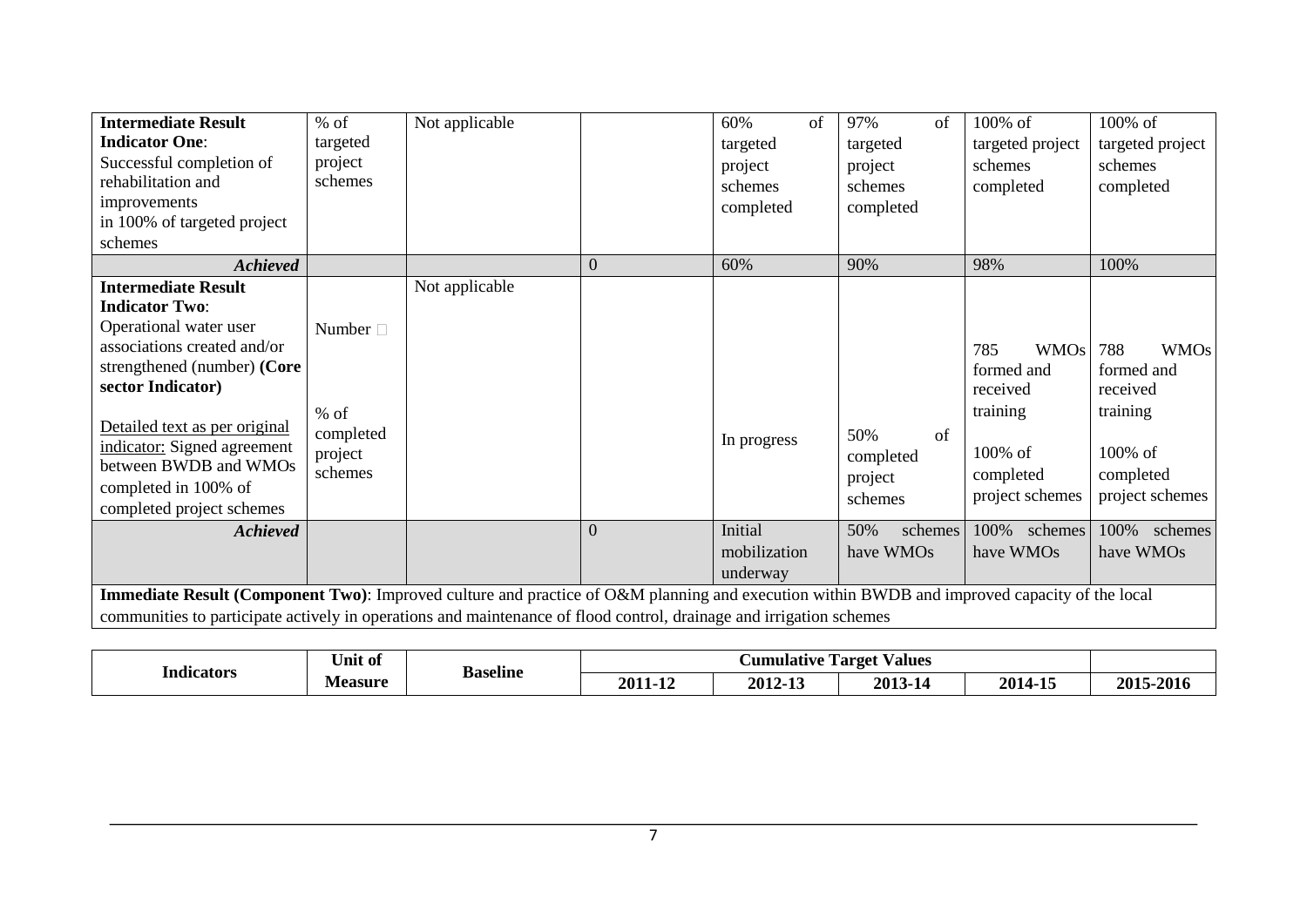| <b>Intermediate Result</b>                                                                                                                                | $%$ of      | Not applicable |                       |                 | Completion of   |               |
|-----------------------------------------------------------------------------------------------------------------------------------------------------------|-------------|----------------|-----------------------|-----------------|-----------------|---------------|
| <b>Indicator One:</b>                                                                                                                                     | completed   |                |                       |                 | need-based      |               |
| Timely completion of need                                                                                                                                 | project     |                |                       |                 | O&M             |               |
| based O&M assessment and                                                                                                                                  | schemes     |                |                       |                 | assessment and  |               |
| allocation of BWDB's O&M                                                                                                                                  |             |                |                       |                 | allocation for  |               |
| budget for 100% of                                                                                                                                        |             |                |                       |                 | 2015-16 from    |               |
| completed project schemes                                                                                                                                 |             |                |                       |                 | BWDB's O&M      |               |
|                                                                                                                                                           |             |                |                       |                 | budget for      |               |
|                                                                                                                                                           |             |                |                       |                 | 100% of         |               |
|                                                                                                                                                           |             |                |                       |                 | completed       |               |
|                                                                                                                                                           |             |                |                       |                 | project schemes |               |
| <b>Achieved</b>                                                                                                                                           |             |                |                       |                 | To be           | 100%          |
|                                                                                                                                                           |             |                |                       |                 | completed in    |               |
|                                                                                                                                                           |             |                |                       |                 | current budget  |               |
|                                                                                                                                                           |             |                |                       |                 | planning cycle  |               |
| <b>Intermediate Result</b>                                                                                                                                | $%$ of      | Not applicable |                       | 80% of WMOs     | 80% of WMOs     |               |
| <b>Indicator Two:</b>                                                                                                                                     | <b>WMOs</b> |                |                       | completed<br>in | completed<br>in |               |
| Compliance to participatory                                                                                                                               | in          |                |                       | project         | project         |               |
| monitoring system in 100%                                                                                                                                 | completed   |                |                       | schemes         | schemes         |               |
| of completed project                                                                                                                                      | project     |                |                       |                 |                 |               |
| schemes <sup>6</sup>                                                                                                                                      | schemes     |                |                       |                 |                 |               |
| <b>Achieved</b>                                                                                                                                           |             |                |                       | Compliance in   | Compliance in   | Compliance in |
|                                                                                                                                                           |             |                |                       | 80%             | 100%            | 100%          |
| Immediate Result (Component Three): (a) BWDB provides responsive, effective and efficient services to its clients for water resources management; and (b) |             |                |                       |                 |                 |               |
| WARPO provides responsive, effective and efficient support to Government policy and macro-level water resources planning                                  |             |                |                       |                 |                 |               |
| <b>Intermediate Result</b>                                                                                                                                |             | Not applicable | Institutional         |                 |                 |               |
| <b>Indicator One:</b>                                                                                                                                     |             |                | reform plan           |                 |                 |               |
| BWDB's institutional reform                                                                                                                               |             |                | completed and         |                 |                 |               |
| plan completed by June 2011                                                                                                                               |             |                | approved <sup>7</sup> |                 |                 |               |
| and approved by December                                                                                                                                  |             |                |                       |                 |                 |               |
| 2012                                                                                                                                                      |             |                |                       |                 |                 |               |
| <b>Achieved</b>                                                                                                                                           |             |                | Completed             |                 |                 |               |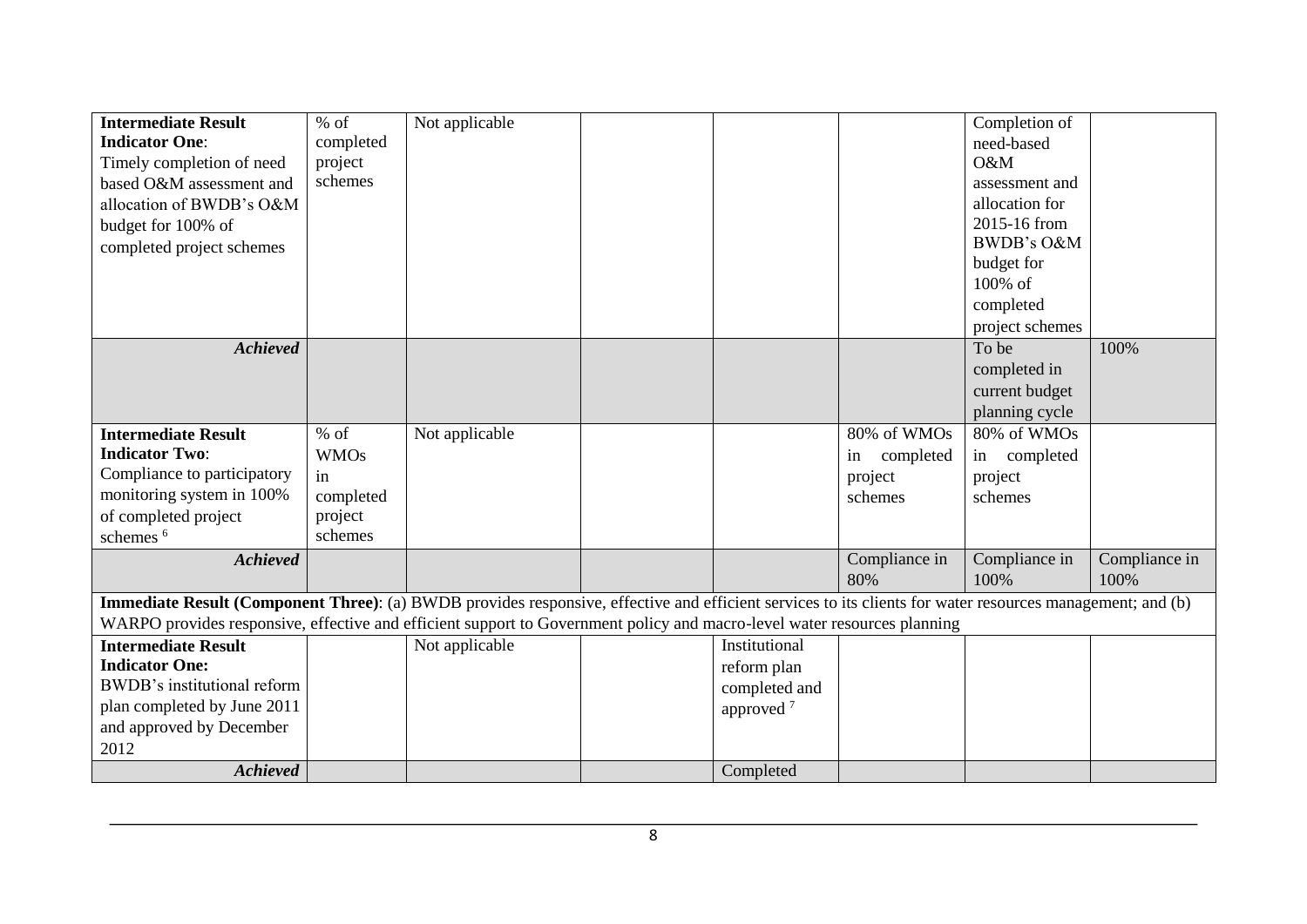| <b>Intermediate Result</b>                                                                                              |                | Not applicable     |         | New staffing   |                                 |                |                |
|-------------------------------------------------------------------------------------------------------------------------|----------------|--------------------|---------|----------------|---------------------------------|----------------|----------------|
| <b>Indicator Two:</b>                                                                                                   |                |                    |         | plan completed |                                 |                |                |
| Following BWDB's                                                                                                        |                |                    |         | and approved   |                                 |                |                |
| approved institutional reform                                                                                           |                |                    |         |                |                                 |                |                |
| plan, new staffing plan                                                                                                 |                |                    |         |                |                                 |                |                |
| completed and approved by                                                                                               |                |                    |         |                |                                 |                |                |
| Dec 2012                                                                                                                |                |                    |         |                |                                 |                |                |
| <b>Achieved</b>                                                                                                         |                |                    |         | Completed      |                                 |                |                |
| <b>Intermediate Result</b>                                                                                              |                | Not applicable     |         | HRD plan       |                                 |                |                |
| <b>Indicator Three:</b>                                                                                                 |                |                    |         | completed      |                                 |                |                |
| Following (1) and (2), HRD                                                                                              |                |                    |         |                |                                 |                |                |
| plan completed by June 2013                                                                                             |                |                    |         |                |                                 |                |                |
|                                                                                                                         | <b>Unit of</b> |                    |         |                | <b>Cumulative Target Values</b> |                |                |
| <b>Indicators</b>                                                                                                       | <b>Measure</b> | <b>Baseline</b>    | 2011-12 | 2012-13        | 2013-14                         | 2014-15        | 2015-2016      |
| <b>Achieved</b>                                                                                                         |                |                    |         | Completed      |                                 |                |                |
| <b>Intermediate Result</b>                                                                                              |                | Not applicable     |         |                |                                 | Institutional  |                |
| <b>Indicator Four:</b>                                                                                                  |                |                    |         |                |                                 | reform plan    |                |
| WARPO's institutional                                                                                                   |                |                    |         |                |                                 | completed and  |                |
| reform plan completed by                                                                                                |                |                    |         |                |                                 | approved 8     |                |
| December 2011                                                                                                           |                |                    |         |                |                                 |                |                |
| <b>Achieved</b>                                                                                                         |                |                    |         |                |                                 | Plan completed | Plan completed |
| <b>Intermediate Result</b>                                                                                              | $\%$           | Status of database |         | In progress    | 50% completion                  | 100%           |                |
| <b>Indicator Five:</b>                                                                                                  | completion     |                    |         |                |                                 | completion     |                |
| <b>Updated NWRD database</b>                                                                                            |                |                    |         |                |                                 |                |                |
| with enhanced data layers                                                                                               |                |                    |         |                |                                 |                |                |
| completed and disseminated                                                                                              |                |                    |         |                |                                 |                |                |
| <b>Achieved</b>                                                                                                         |                |                    |         | Database       | 50% progress                    | 80% progress   | 80% completed  |
|                                                                                                                         |                |                    |         | initiated      |                                 |                |                |
| Immediate Result (Component Four): Improved water resources infrastructure in areas in need of emergency rehabilitation |                |                    |         |                |                                 |                |                |
|                                                                                                                         |                |                    |         |                |                                 |                |                |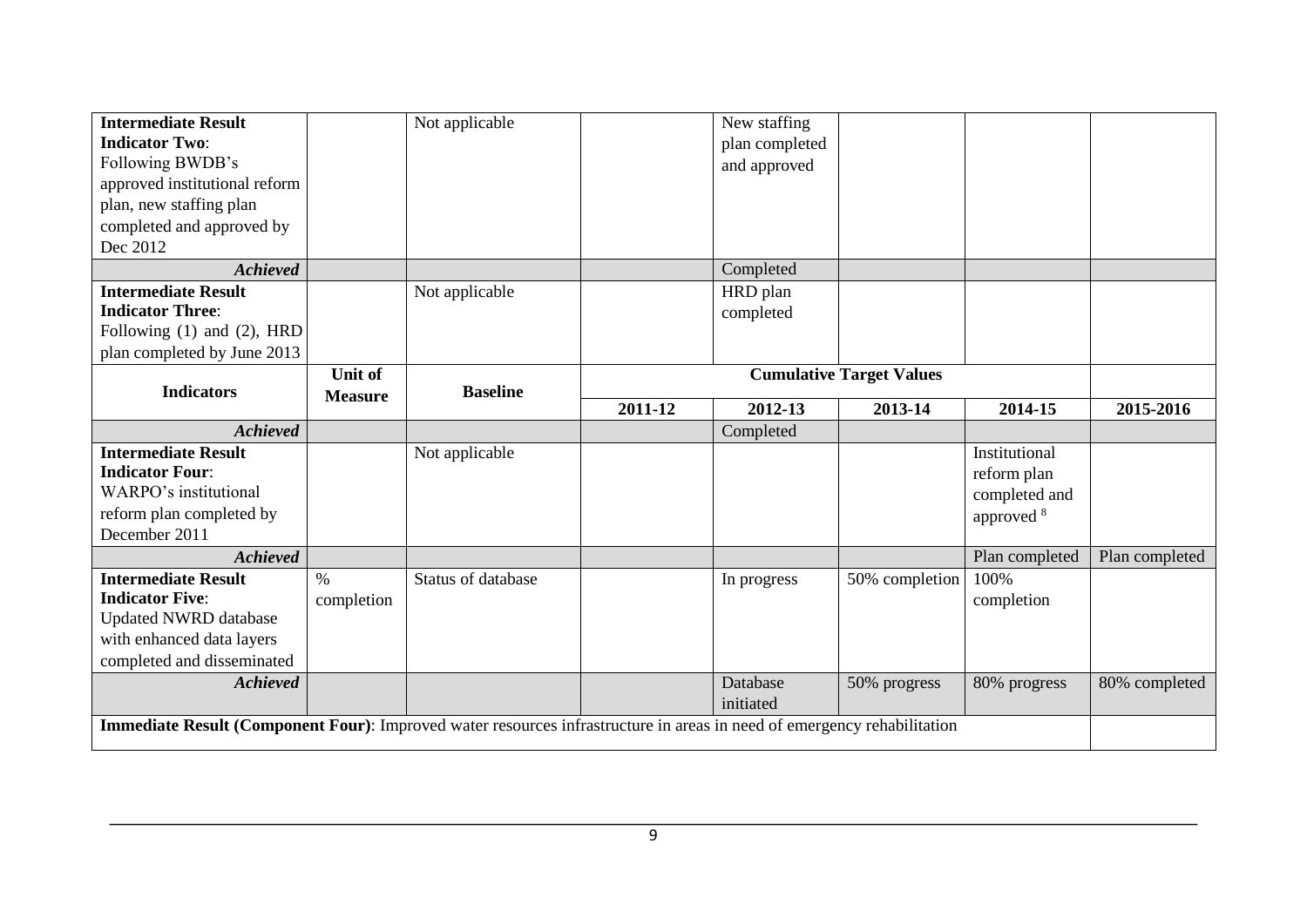| <b>Intermediate Result</b> | % of target | Not applicable |                    | $60\%$ of targeted   80% of targeted | $100\%$ of                  |           |
|----------------------------|-------------|----------------|--------------------|--------------------------------------|-----------------------------|-----------|
| <b>Indicator One:</b>      |             |                | works <sup>9</sup> | works <sup>9</sup>                   | targeted works <sup>9</sup> |           |
| Successful completion of   |             |                |                    |                                      |                             |           |
| rehabilitation and         |             |                |                    |                                      |                             |           |
| improvement in 100% of     |             |                |                    |                                      |                             |           |
| target                     |             |                |                    |                                      |                             |           |
| <b>Achieved</b>            |             |                | 60% completed      | 80% completed                        | 98% completed               | 100%      |
|                            |             |                |                    |                                      |                             | completed |

#### **Notes:**

- *1 Cyclone Sidr in Bangladesh: Damage, Loss and Needs Assessment for Disaster Recovery and Reconstruction, April 2008 [A report prepared by GoB assisted by the International Development Community with financial support from the European Commission.*
- *2 Summary of Damages of BWDB's Infrastructure Due to Flood 2007, BWDB [printed material].*
- *3 National Plan for Disaster Management, 2010-2015, Disaster Management Bureau, Disaster Management and Relief Division, April 2010. 4 Various sources including CEGIS database, PRA Reports and EIA Reports.*
- *5 Preliminary based on sample schemes with available PRA reports.*
- *6 Refers to compliance to participatory monitoring of O&M plan.*
- *7 Refers to progress reporting of Package BWDB-S5 Consultant activities to support the implementation of institutional reforms, which include work on organization set-up, skills mix and dissemination of information on reforms.*
- *8 Progress reporting will include the implementation of recommendations in the approved Final Report on Strengthening of WARPO Organizational and Institutional Development as well as those in the Organizational Development Plan that has been approved by the WARPO Board.*
- *9 FDR works are categorized as: [a] length of embankments in km; [b] WCS in number; and [c] length of protection works in km.*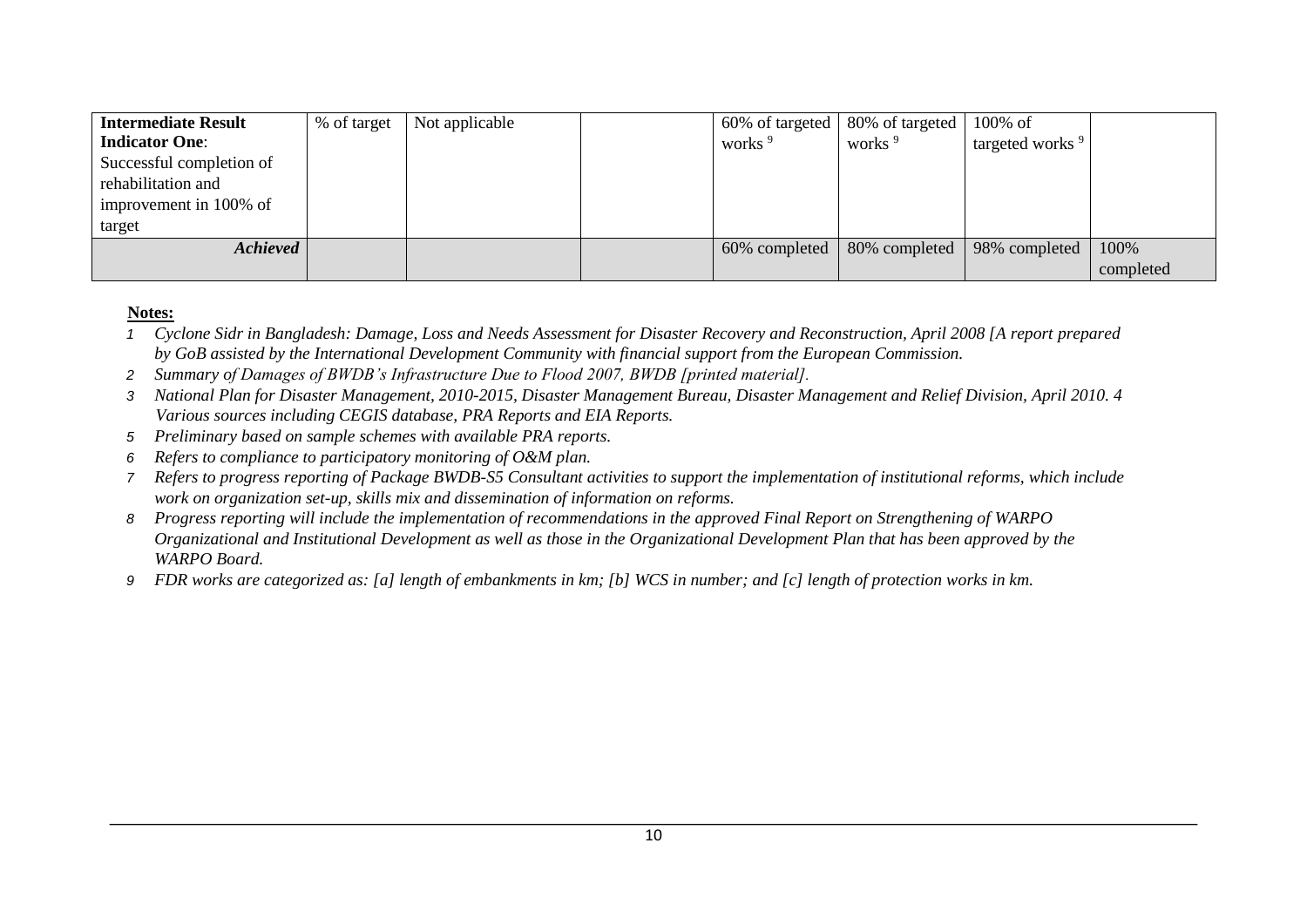## **Annex 2 Implementation status of Agreed Actions during March and September 2016 mission**

| <b>Agreed Actions and Timeline</b>                                                                                                                                                              | <b>Time Frame</b><br>to complete | <b>Responsibility</b> |
|-------------------------------------------------------------------------------------------------------------------------------------------------------------------------------------------------|----------------------------------|-----------------------|
| Confirm transfer of BDT 28,983,033.67                                                                                                                                                           | Completed                        | PIU                   |
| The Closing Date of the Credit is June 30, 2016 and the Deadline for<br>submission of withdrawal applications against the eligible expenditures                                                 | Due October<br>31, 2016          | PIU                   |
| BWDB to prepare a detailed plan for sustainability of WMOs post-<br>WMIP and identify specific actions                                                                                          | December 20,<br>2016             | <b>BWDB</b>           |
| CWM to complete registration of remaining WMOs and management<br>transfer                                                                                                                       | Completed                        | <b>CWM</b>            |
| BWDB to prepare project implementation completion and results report<br>and send to the Bank                                                                                                    | Due October<br>31, 2106          | <b>BWDB</b>           |
| BWDB will carry out a full review of the scheme implementation<br>process to confirm that Bank OP 4.12 and/or OP 4.10 was not triggered<br>and Resettlement Policy Framework was fully complied | December 20,<br>2016             | <b>BWDB</b>           |
| Ensure staff retention for closing of project and preparation of reports by<br><b>BWDB</b> and WARPO                                                                                            | Completed                        | <b>BWDB/WARPO</b>     |
| WARPO DG to ensure that the FM Consultant is retained after June 30,<br>2016 with Government resources to ensure proper closing of all project<br>accounts                                      | Completed                        | <b>WARPO</b>          |